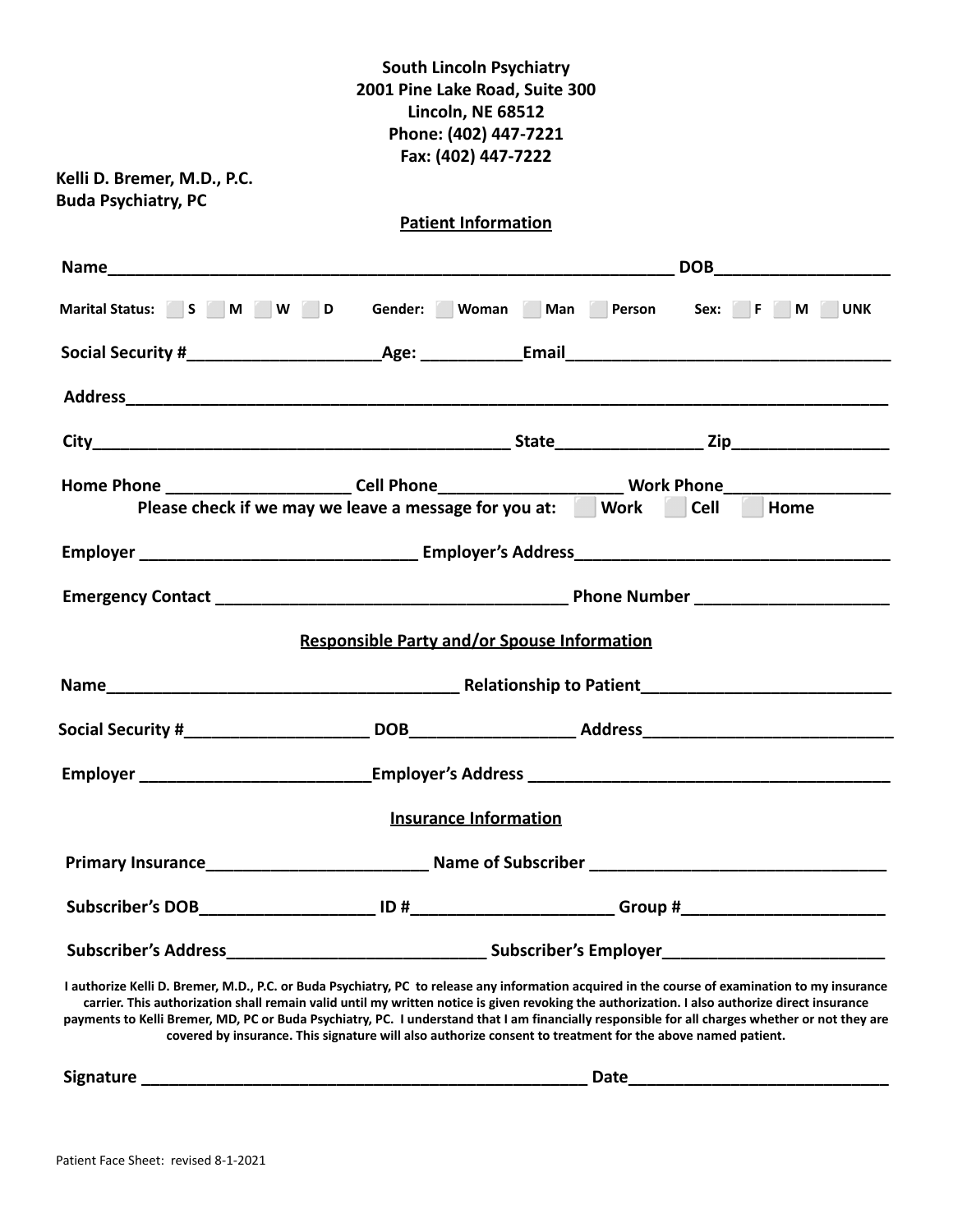#### **South Lincoln Psychiatry, LLC 2001 Pine Lake Road, Suite 300 Lincoln, NE 68512 Office: (402) 447-7221 Fax: (402) 447-7222**

#### **Consent for Treatment**

| , hereby give my consent to                                                           | to provide mental health services to me; or |
|---------------------------------------------------------------------------------------|---------------------------------------------|
| , (Parent/Guardian) to the above named patient, hereby give my consent for treatment. |                                             |

\_\_\_\_\_\_I allow Kelli D. Bremer, M.D., P.C. OR Buda Psychiatry, PC to file for insurance benefits to pay for the care I receive.

- \_\_\_\_\_\_I understand that:
	- Kelli D. Bremer, M.D., P.C. OR Buda Psychiatry, P.C. may send my medical record information to my insurance company.
	- I must pay my share of the costs.
	- I must pay for the cost of these services if my insurance does not pay or I do not have insurance.

\_\_\_\_\_\_I understand:

- I have the right to refuse any procedure or treatment.
- I have the right to discuss all medical treatments with my provider.

\_\_\_\_\_\_\_\_\_\_\_\_\_\_\_\_\_\_\_\_\_\_\_\_\_\_\_\_\_\_\_\_\_\_\_\_\_\_\_\_ \_\_\_\_\_\_\_\_\_\_\_\_\_\_\_\_\_\_\_\_\_\_

\_\_\_\_\_\_\_\_\_\_\_\_\_\_\_\_\_\_\_\_\_\_\_\_\_\_\_\_\_\_\_\_\_\_\_\_\_\_\_\_ \_\_\_\_\_\_\_\_\_\_\_\_\_\_\_\_\_\_\_\_\_\_

\_\_\_\_\_\_\_\_\_\_\_\_\_\_\_\_\_\_\_\_\_\_\_\_\_\_\_\_\_\_\_\_\_\_\_\_\_\_\_\_ \_\_\_\_\_\_\_\_\_\_\_\_\_\_\_\_\_\_\_\_\_\_

\_\_\_\_\_\_While I anticipate benefits through treatment, I am aware of unforeseen factors that may hinder my counseling and or mental health treatment; I realize that particular results cannot be guaranteed.

Counseling and/or mental health treatment may escalate my emotional, mental, or physical conditions; I may experience new stressors during treatment and while attempting to make to make life changes.

The clinician is not providing any emergency services. After hours, holidays or weekends I am to contact 911 or go to the nearest emergency room in the event of a mental health emergency.

Regular attendance will assist in maximum benefits. I have been advised that I am free to discontinue treatment at any time. If I decide to discontinue treatment I will notify the clinician at least two weeks in advance so that effective planning or continued care can be implemented.

\_\_\_\_\_\_Conversations with the clinician will remain confidential; with the exception of reporting actual or suspected child or elder abuse/neglect to appropriate authorities, and to protect anyone I may threaten with violence, harmful or dangerous actions (including self-endangerment). The clinician is required by law, and has the legal responsibility to report unlawful actions if they cannot be resolved.

I know of no reason why I should not or cannot undertake this counseling and/or mental health treatment and agree to participate fully and voluntarily.

Print Name **Date** 

Patient's Signature Date

Parent or Guardian Signature **Date** Date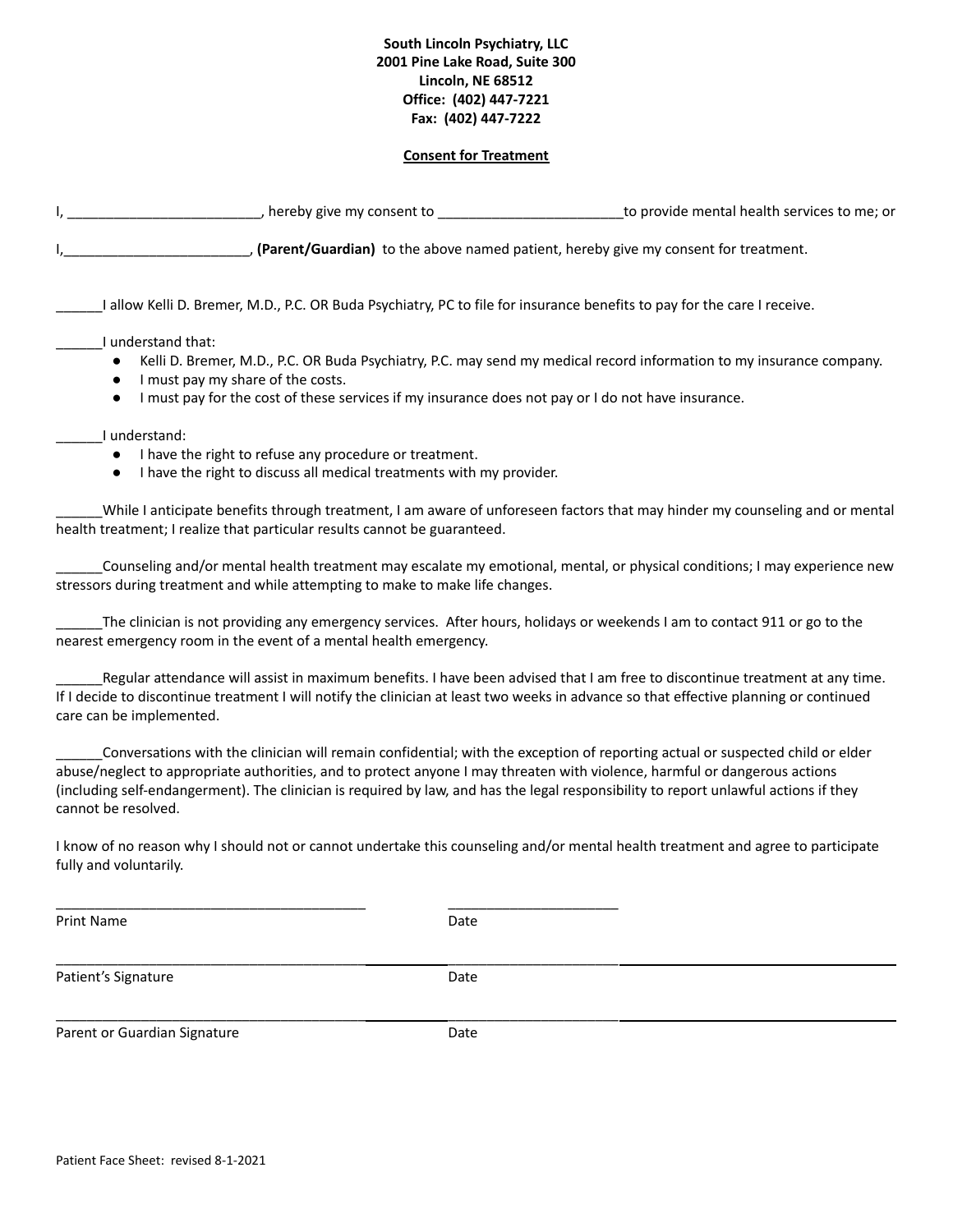# **South Lincoln Psychiatry 2001 Pine Lake Road, Suite 300 Lincoln, NE 68512 Phone: 402-447-7221 Fax: 402-447-7222**

**Kelli D. Bremer, M.D., P.C. Buda Psychiatry, P.C.**

#### **PATIENT'S RIGHTS AND RESPONSIBILITIES**

#### **As a patient you have the right to:**

- ❖ Include or exclude family members/significant others in all aspects of your care.
- ❖ Be treated with compassion, dignity, and respect.
- ❖ Be informed of your treatment including benefits, risks, and reasonable alternatives as well as the risks treatment is refused.
- ❖ Participate in the decisions of your treatment plan.
- ❖ Understand the treatment modalities being used in your treatment, as well as their benefits and consequences.
- ❖ Waive the privilege of confidentiality by signing a release of information.
- ❖ Refuse treatment.
- ❖ A clear understanding of fees associated with care.
- ❖ Be free from verbal, physical, psychological, and sexual abuse.
- ❖ Confidentiality to the extent to which the law allows:
	- ◊ Exceptions include: suspected child/elder abuse/neglect, potential harm to oneself or others, court ordered treatment and instances when the court subpoenas records.
- ❖ Receive an explanation and understand the benefits and/or side effects associated with the use of medications being prescribed.

#### **As a patient you have the responsibility to:**

- ❖ Provide accurate and complete information about your present complaints, past illnesses, prior hospitalizations, types of medication(s) currently using or have used in the past, and other health related issues to your provider.
- ❖ Accept responsibility of your decision if refusing treatment.
- ❖ Treat others with dignity and respect, including staff, other patients, and providers.
- ❖ Respect the property of other persons and South Lincoln Psychiatry
- ❖ Assume responsibility for financial obligations.
- ❖ Understand and participate in your treatment plan.
- ❖ Attend all scheduled appointments and to give 24 hour notice to cancel or reschedule. Understand confirmation calls/notifications are done as a courtesy. Failure to call may result in your discharge from care at South Lincoln Psychiatry and/or being assessed a no show fee no less than **\$50.00** per appointment.
- ❖ Ask questions about your care.
- ❖ Follow your treatment plan.
- $\cdot$  **DO NOT** bring alcohol, drugs, weapons, or sharp objects to your appointments.

| <b>Print Patient Name:</b>                                                 | Date of birth: |  |
|----------------------------------------------------------------------------|----------------|--|
| Signature of Patient or Legal Representative:                              | Date:          |  |
| (If signed by other than patient, state relationship & authority to do so) |                |  |
| <b>Witness</b>                                                             | Date:          |  |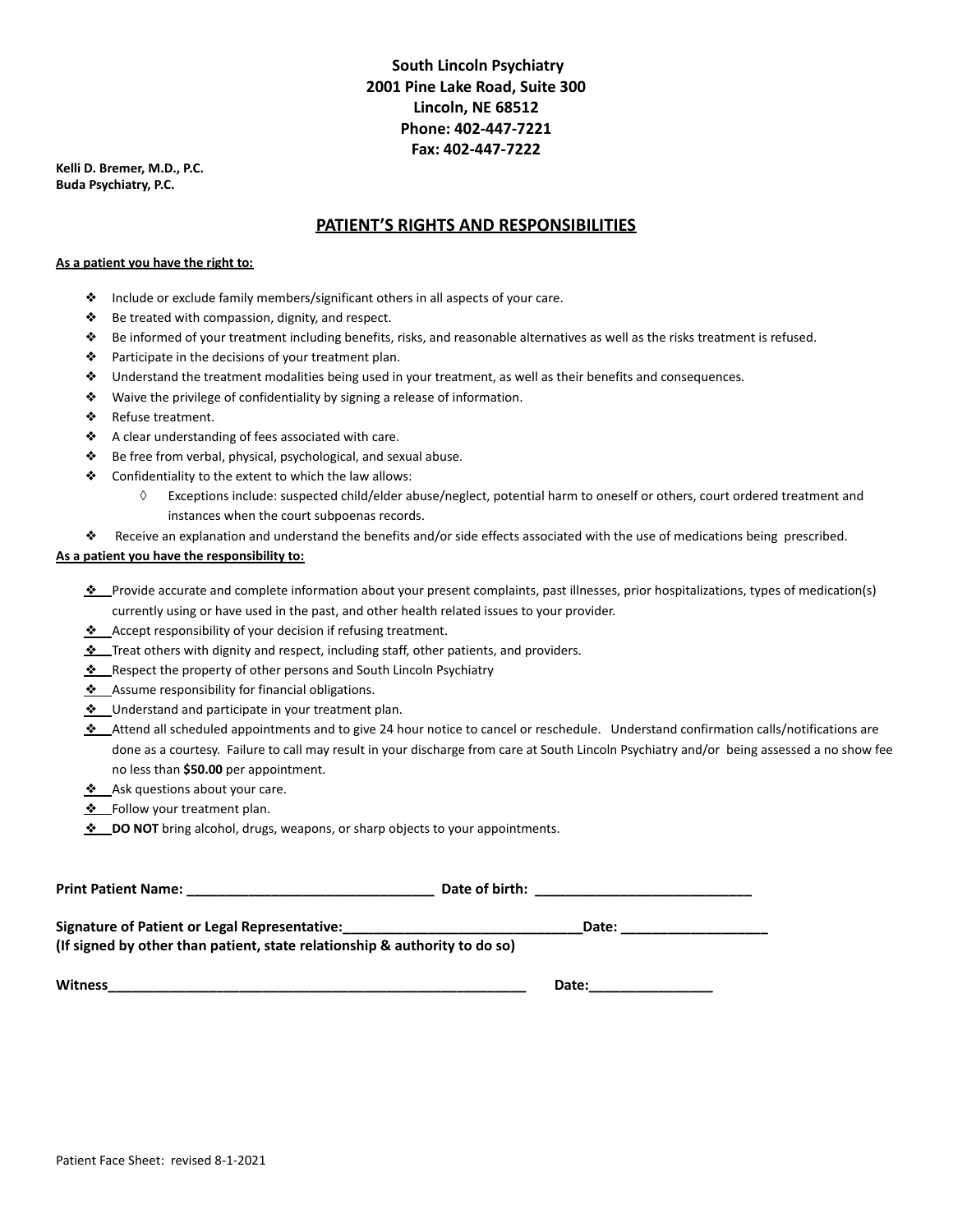**South Lincoln Psychiatry, LLC 2001 Pine Lake Road, Suite 300 Lincoln, NE 68512 Phone: (402) 447-7221 Fax: (402) 447-7222**

# **Notice of Privacy Practices and Patient Consent For Use and Disclosure of Protected Health Information**

Patient Name Date

**I understand** that under the Health Insurance Portability and Accountability Act of 1996 (HIPAA), I have certain Patient Rights regarding my protected health information.

 $\mathcal{L}_\text{max}$  , and the contract of the contract of the contract of the contract of the contract of the contract of the contract of the contract of the contract of the contract of the contract of the contract of the contr

**I understand** that Kelli D. Bremer, M.D., P.C. OR Buda Psychiatry, PC may use or disclose my protected health information for treatment, payment or health care operations—which means for providing health care to me, the patient; handling billing and payment; and, taking care of other health care operations. Unless required by law, there will be no other uses and disclosures of this information without my authorization. Kelli D. Bremer, M.D., P.C. OR Buda Psychiatry, PC has a detailed document called the *'Notice of Privacy Practices*<sup>'</sup>. It contains a more complete description of your rights to privacy and how we may use and disclose protected health information.

**I understand** that I have the right to read the *'Notice'* before signing this agreement. If I ask, Kelli D. Bremer, M.D., P.C. OR Buda Psychiatry, PC will provide me with the most current *Notice of Privacy Practices*.

**My signature** below indicates that I have been given the chance to review such copy of the *Notice of Privacy Practices*. My signature means that I agree to allow South Lincoln Psychiatry, LLC to use and disclose my protected health information to carry out treatment, payment, and health care operations. I have the right to revoke this consent in writing at any time, except to the extent that Kelli D. Bremer, M.D., P.C. OR Buda Psychiatry, PC has taken action relying on this consent.

|  | <b>SIGNATURE</b> (Patient or Legal Custodian/Authorized Representative) | Date |
|--|-------------------------------------------------------------------------|------|
|  |                                                                         |      |

 $\mathcal{L}_\text{max}$  , and the contract of the contract of the contract of the contract of the contract of the contract of the contract of the contract of the contract of the contract of the contract of the contract of the contr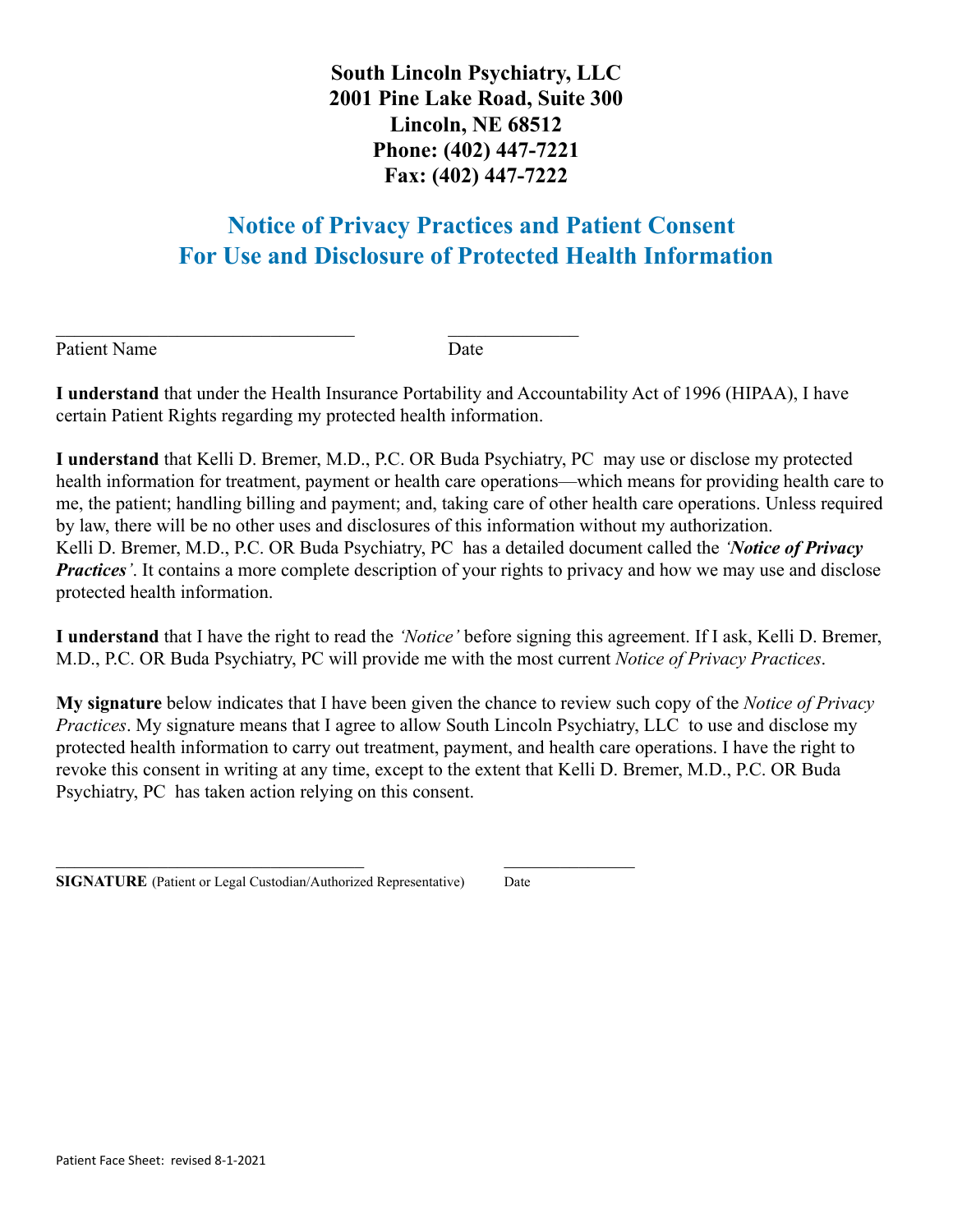**South Lincoln Psychiatry, LLC 2001 Pine Lake Road Suite 300 Lincoln, NE 68512 Phone: (402) 447-7221 Fax: (402) 447-7222**

Kelli D. Bremer, M.D., P.C. Buda Psychiatry, PC

# **OFFICE POLICIES**

Thank you for selecting South Lincoln Psychiatry, LLC (SLP) which includes the entities of Kelli D. Bremer, M.D., P.C. and Buda Psychiatry, PC. We welcome you to our office.

In order to provide quality care we have provided you with these policies and information.

## **By initialing the following you understand and accept these terms:**

## **\_\_\_\_\_\_\_\_\_\_\_\_CLINICIANS:**

All clinicians at South Lincoln Psychiatry are independent providers and not employees of SLP.

# **\_\_\_\_\_\_\_\_\_\_\_\_PATIENT REMINDER CALLS:**

This office will make all attempts to call and remind patients of their appointments, with this there may be times we are unable to complete this task. We take this time to remind patients that tracking appointments is ultimately your responsibility.

#### **\_\_\_\_\_\_\_\_\_\_\_\_MEDICATIONS:**

We must follow the rules and regulations of the DEA in prescribing medications. We aim to practice responsible medicine and "do no harm", therefore, at times it may be necessary to take action or precautions against potential abuse or dependency of controlled substances.

#### **\_\_\_\_\_\_\_\_\_\_\_\_MEDICATION REFILLS:**

The most efficient way to request a refill of medication is to call your pharmacy. The exception to this is for ADHD/stimulant medication. Contact the office for refills of ADHD/stimulants Monday to Friday during regular business hours. We will respond to your refill request within 3 business days. No refills are available on evenings, weekends or holidays.

# **\_\_\_\_\_\_\_\_\_\_\_\_CANCELLATION/NO SHOW APPOINTMENT POLICY:**

Consistency is essential for effective treatment; therefore, we ask that you keep your recommended scheduled appointment. If you are unable to do so, please give at least 24 hours advance notice. Failure to show for your appointment three times may result in termination of services. Patients who fail to show for their appointment without calling the office prior to the start of their appointment, will be considered NO CALL/NO SHOW (NCNS). A bill for \$50 will be mailed directly to the patient. The NCNS fee WILL NOT be covered by insurance.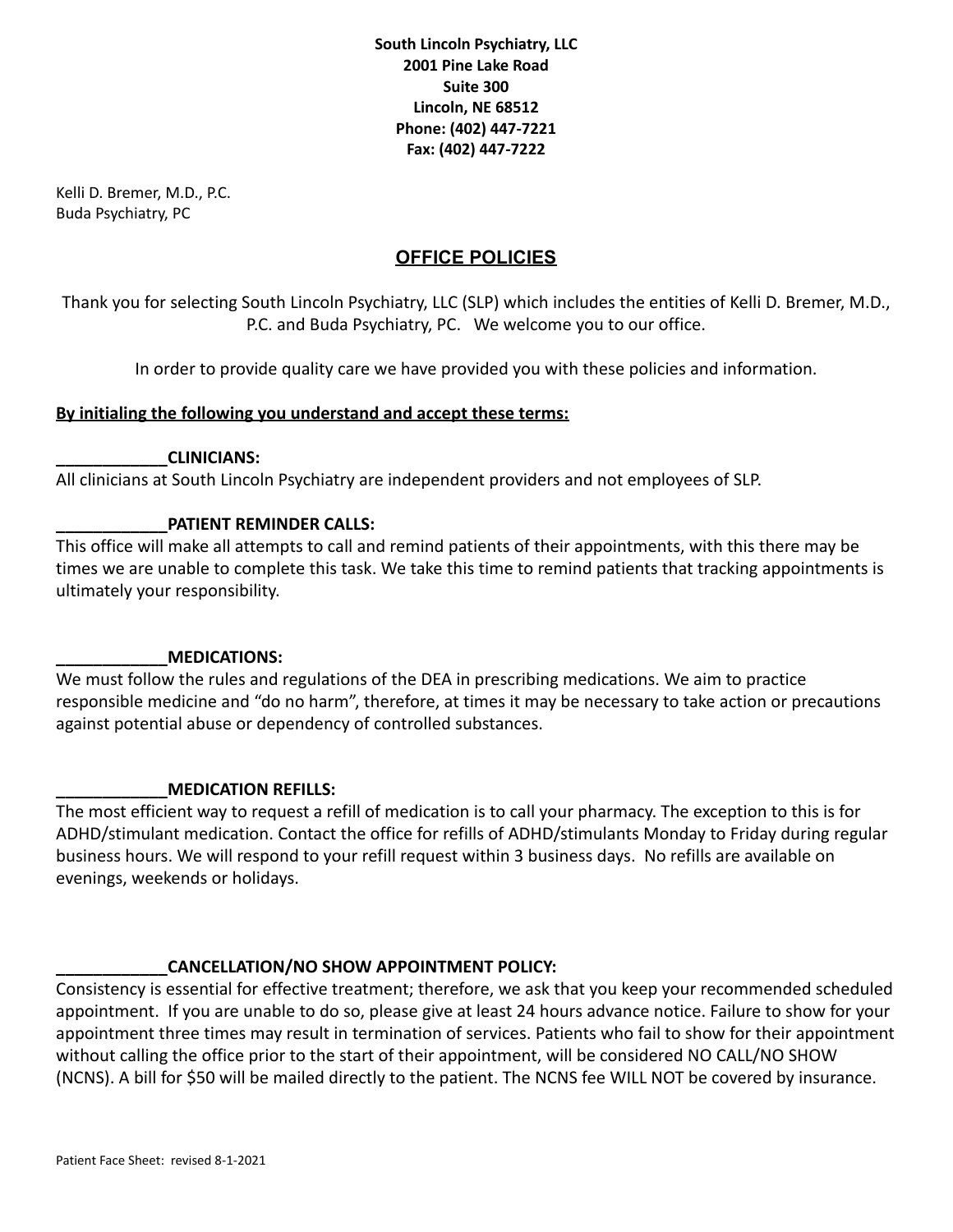# **\_\_\_\_\_\_\_\_\_\_\_\_COMMUNICATION/CONTACT WITH THE DOCTORS:**

Our staff will be available to help you during normal business hours (Monday-Thursday from 9am-4pm and Friday from 9am-1pm) at **(402) 447-7221**. If our staff is busy when you call or it is after hours, our voicemail will answer so that you may leave a message. If your call is not urgent we will make every attempt to return your call within 24 hours with the exception of evenings, weekends, and holidays. If your call is urgent, but NOT an emergency, you may leave a voicemail message. This service however, is not guaranteed as we are an outpatient practice. Calls DO NOT substitute an office visit.

Please note texting the office will not be monitored or utilized by the providers for communication. Please use voicemail only.

## **\_\_\_\_\_\_\_\_\_\_\_IN AN EMERGENCY:**

Our office does not provide emergency services. If you find yourself in an emergency situation please CALL 911 immediately and/or go to the nearest emergency department.

# **\_\_\_\_\_\_\_\_\_\_\_FINANCIAL POLICY:**

It is the responsibility of the patient to know if their insurance is "in network". If your insurance carrier is considered "out of network" or if you are not using insurance, full payment will be due at time of service. Regardless of your insurance coverage, **all outstanding balances and copays will be due at time of service**. If appointment is via telehealth, it is your responsibility to call the office prior to appointment and pay co-pay and/or balance on account. If you are unable to make payment in full at time of service, call to make arrangements with billing prior to visit. Payment is expected **within 30 days** of billing once your insurance has paid. If requests for payments fail to settle an overdue balance, your account may be referred to a collection agency.

# **\_\_\_\_\_\_\_\_\_\_\_Self Pay Agreement:**

You are responsible for all charges related to services provided by providers of SLP. At check-in new patient evaluations will pay \$300 and follow up visits will pay \$150 prior to visit. Additional charges may be billed based on complexity and/or time per physician billing after office visit completed.

If you have insurance coverage and are choosing not to use it, be aware that there may be other providers who are in network with your insurance company, and that if you were to see those providers, some/all of your bill could be covered by insurance benefits.

Self Pay Fee Schedule:

| Outpatient initial evaluation | \$300-360   |
|-------------------------------|-------------|
| Follow up Appointment         | $$150-$225$ |

If you have any questions regarding the above information, please call us at 402-447-7221 and we will be glad to discuss with you.

Thank you!

Dr. Bremer & Dr. Buda

# I have read and agree to the terms and conditions listed above.